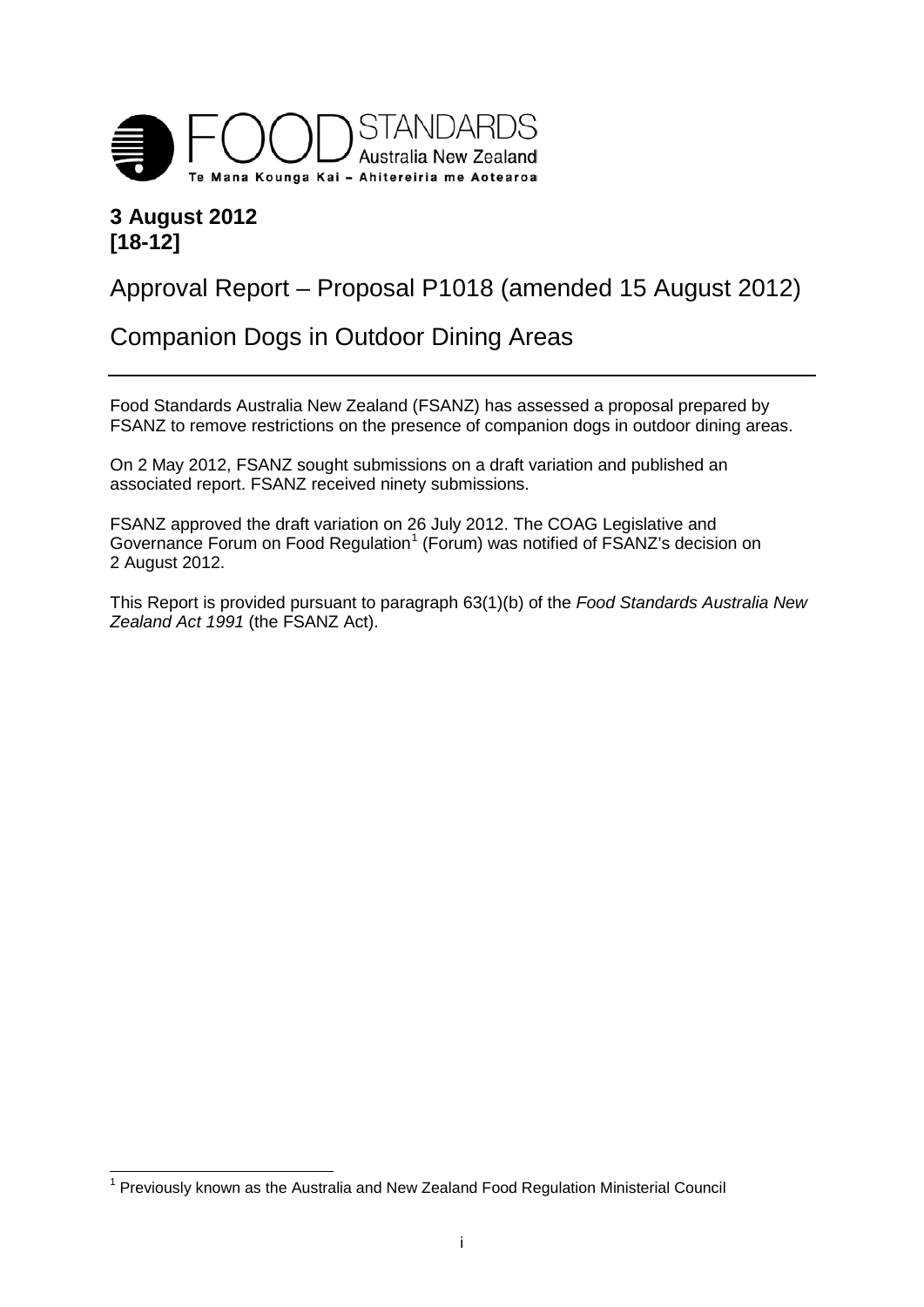# **Table of Contents**

| 1.                                                                                                   |            |                                                                                        |  |  |  |  |
|------------------------------------------------------------------------------------------------------|------------|----------------------------------------------------------------------------------------|--|--|--|--|
| 2.                                                                                                   |            |                                                                                        |  |  |  |  |
|                                                                                                      | 2.1        |                                                                                        |  |  |  |  |
|                                                                                                      | 2.2        |                                                                                        |  |  |  |  |
|                                                                                                      | 2.3        |                                                                                        |  |  |  |  |
|                                                                                                      | 2.4        |                                                                                        |  |  |  |  |
|                                                                                                      | 2.5        |                                                                                        |  |  |  |  |
| $\mathbf{3}$                                                                                         |            |                                                                                        |  |  |  |  |
|                                                                                                      | 3.1        |                                                                                        |  |  |  |  |
|                                                                                                      | 3.2        |                                                                                        |  |  |  |  |
|                                                                                                      | 3.2.1      |                                                                                        |  |  |  |  |
|                                                                                                      | 3.3        |                                                                                        |  |  |  |  |
| 4.                                                                                                   |            |                                                                                        |  |  |  |  |
|                                                                                                      | 4.1        |                                                                                        |  |  |  |  |
|                                                                                                      | 4.1.1      |                                                                                        |  |  |  |  |
| The provision of adequate information relating to food to enable consumers to make informed<br>4.1.2 |            |                                                                                        |  |  |  |  |
|                                                                                                      | choices 11 |                                                                                        |  |  |  |  |
|                                                                                                      | 4.1.3      |                                                                                        |  |  |  |  |
|                                                                                                      | 4.1.4      |                                                                                        |  |  |  |  |
|                                                                                                      | 4.2        |                                                                                        |  |  |  |  |
|                                                                                                      |            | ATTACHMENT A - APPROVED VARIATION TO THE AUSTRALIA NEW ZEALAND FOOD STANDARDS CODE  12 |  |  |  |  |
|                                                                                                      |            |                                                                                        |  |  |  |  |
|                                                                                                      |            |                                                                                        |  |  |  |  |

### **Supporting documents**

The following documents used to prepare this Report are available on the FSANZ website at http://www.foodstandards.gov.au/foodstandards/proposals/proposalp1018compani5440.cfm

SD<sub>1</sub> Food safety risk arising from the presence of companion dogs in outdoor dining areas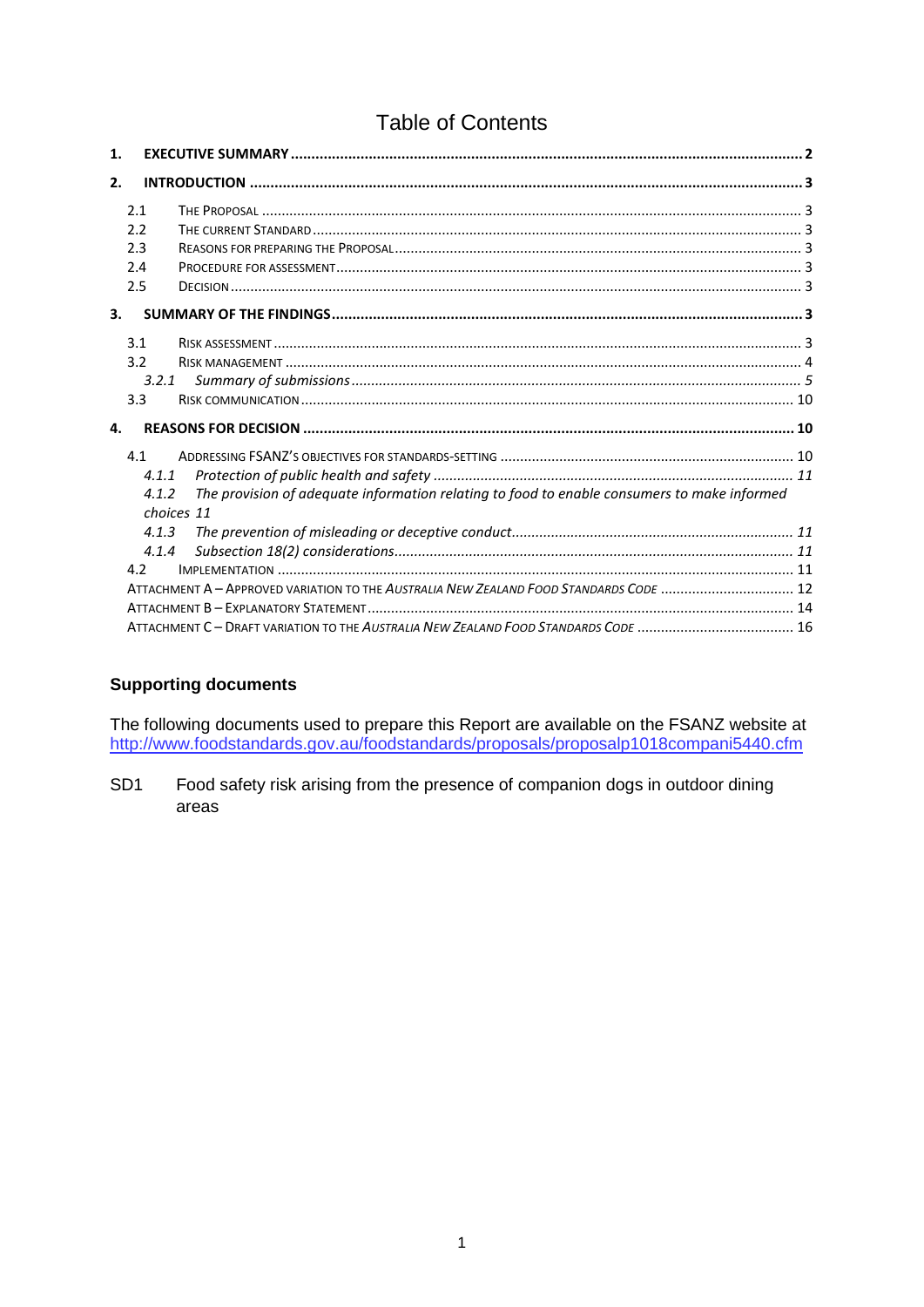# <span id="page-2-0"></span>**1. Executive summary**

FSANZ prepared a proposal to amend clause 24 (Animal and pests) of Standard 3.2.2 – Food Safety Practices and General Requirements, to remove a restriction on the presence of companion dogs in outdoor dining areas operated by food businesses.

This Proposal was developed at the request of the Food Regulation Standing Committee following a concern raised by the Western Australian Department of Health that the previous restrictions under paragraph 24(1)(a) in relation to dogs did not appear to be based on risk. This concern and inconsistencies in enforcement of this Standard across different Australian jurisdictions were determining factors of this proposal.

FSANZ prepared a risk assessment evaluating the food safety risk arising from the presence of companion dogs in outdoor dining and drinking areas. The risk assessment concluded that the overall level of food safety risk arising from the presence of companion dogs in such settings was expected to be very low to negligible.

FSANZ sought submissions on a draft variation removing the restriction, with ninety submissions being received. The majority of these submitters supported the proposed draft variation. A number of additional issues were raised but fell outside the scope of the Food Standards Code. Overall the previous Standard was considered to be unnecessarily restrictive in regard to the presence of companion dogs in outdoor dining areas with regards to food safety.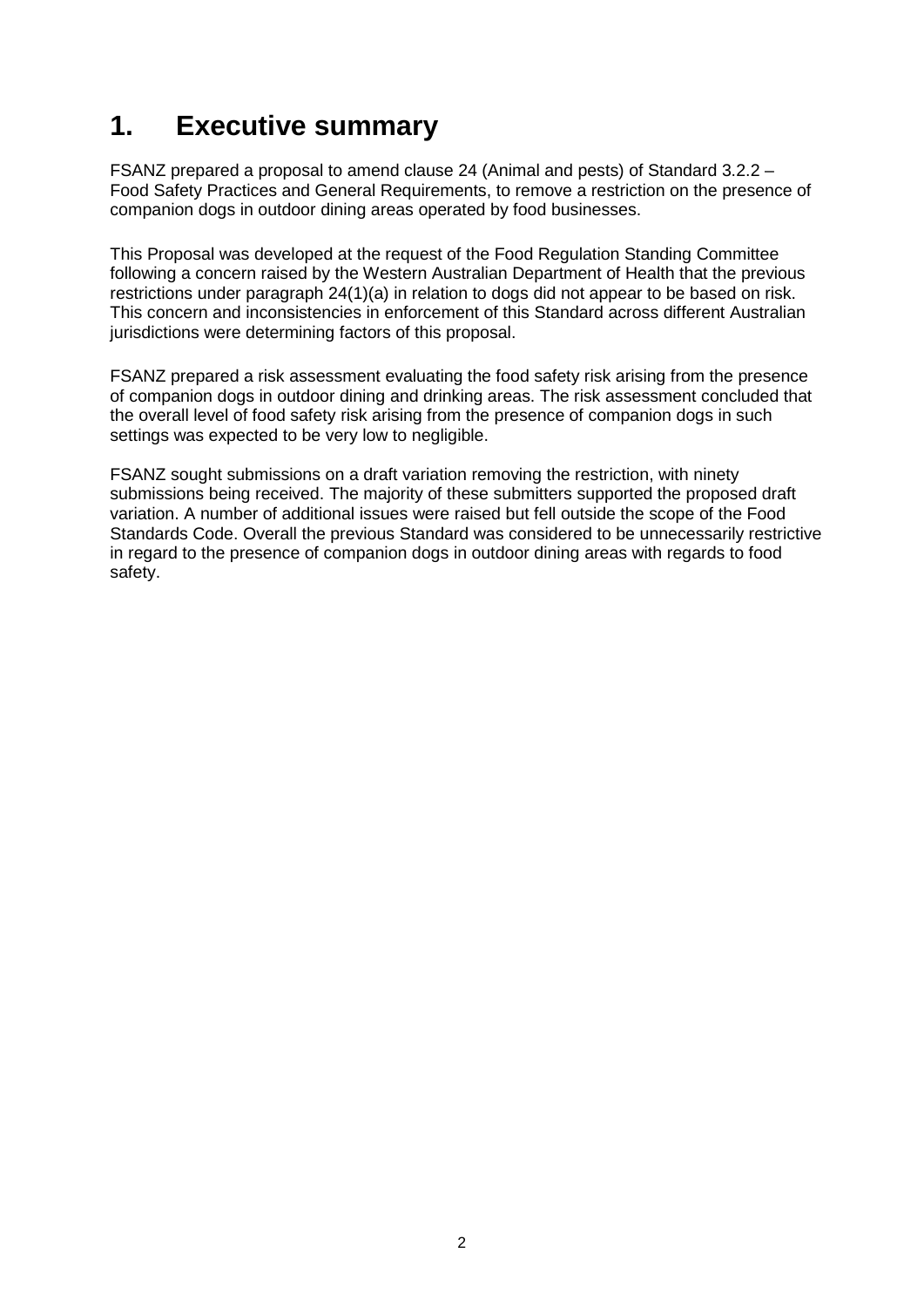# <span id="page-3-0"></span>**2. Introduction**

# <span id="page-3-1"></span>**2.1 The Proposal**

The proposal was prepared to amend the *Australia New Zealand Food Standards Code* (the Code), to remove restrictions on the presence of companion dogs in outdoor dining areas operated by food businesses. Outdoor dining areas include outdoor drinking areas operated by food businesses.

# <span id="page-3-2"></span>**2.2 The current Standard**

Clause 24 of Standard 3.2.2 – Food Safety Practices and General Requirements, restricts the presence of live animals, including companion dogs, in areas where food is handled (with the exception of seafood, or other fish or shellfish, and assistance animals).

# <span id="page-3-3"></span>**2.3 Reasons for preparing the Proposal**

Paragraph 24 (1)(a) of Standard 3.2.2 was considered to be unnecessarily restrictive in relation to the presence of companion dogs in outdoor dining areas. There were concerns that the restrictions in this paragraph with respect to dogs were not based on the risk to food safety and this had led to inconsistencies in enforcement of the presence of dogs in outdoor dining areas amongst State and Territory food regulation enforcement agencies.

# <span id="page-3-4"></span>**2.4 Procedure for assessment**

The Proposal was assessed under the General Procedure.

# <span id="page-3-5"></span>**2.5 Decision**

The draft variation to clause 24 of Standard 3.2.2, as proposed following the assessment that was released for public comment on 2 May 2012, is approved with amendments. The draft variation, as varied after submissions were received, is at Attachment A.

The draft variation on which submissions were sought is at Attachment C.

# <span id="page-3-6"></span>**3. Summary of the findings**

## <span id="page-3-7"></span>**3.1 Risk assessment**

The risk of foodborne transmission of zoonotic agents to humans from companion dogs in outdoor dining settings is considered to be very low to negligible.

This consideration is supported by the following factors:

- The likelihood of direct contact of food or food preparation areas with infected companion dogs or dog faeces is negligible as dogs would not ordinarily be allowed into food preparation areas.
- Acquiring diseases through indirect foodborne transmission routes requires the involvement of an intermediate vector. As illustrated in Figure 1, such vectors may include food preparation personnel, food service personnel or rodents/insects.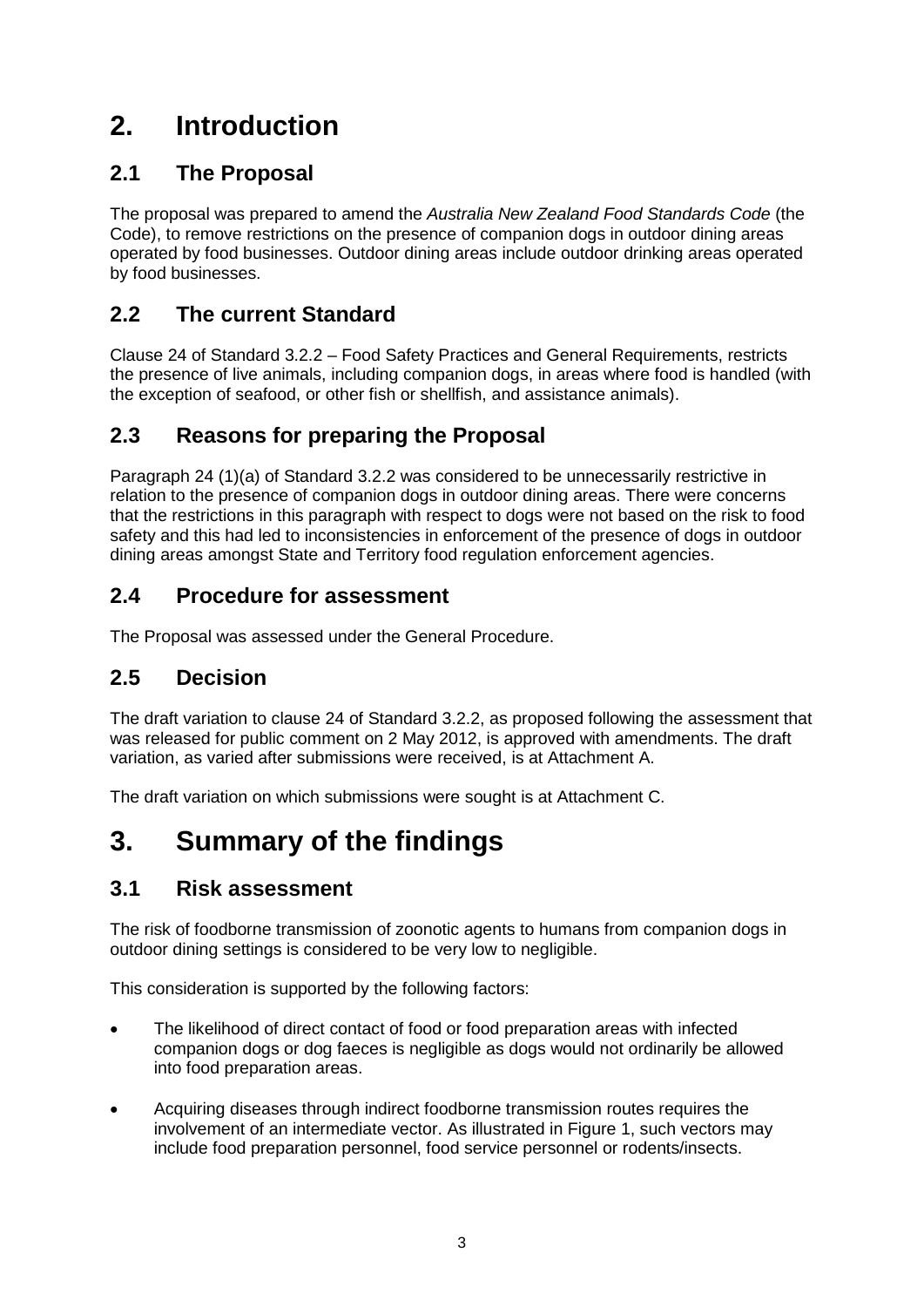A successful foodborne disease transmission through an intermediate vector is dependent on (1) a successful transmission of pathogens carried by companion dogs to an intermediate vector, and (2) a successful transmission of such pathogens to humans through food contaminated by the intermediate vector. Therefore, the likelihood of acquiring diseases carried by companion dogs in outdoor dining areas involving an intermediate vector is predicted to be very low, because the probability of the occurrence of one event that is dependent on the occurrence of two consecutive events is very low when the probabilities of the occurrence of the two consecutive events are themselves both low.

- Potential contamination of food directly from companion dogs, or indirectly through contaminated intermediate vectors, in outdoor dining settings is managed through compliance with food safety standards and food safety management or control programs for food hygiene applicable to food service establishments.
- Studies on human-dog interactions indicate that, in general, contact between people and dogs that are not their own pet/s is limited. This minimises the potential for contact and consequently the transmission of pathogens from dogs in outdoor dining settings to humans.



*Figure 1: Possible mode of transmission of pathogens from infected dogs to food*

The FSANZ assessment of food safety risk arising from the presence of companion dogs in outdoor dining areas is provided as Supporting Document (SD1) to this report.

## <span id="page-4-0"></span>**3.2 Risk management**

Previously, under paragraph 24(1)(a) of Standard 3.2.2, companion dogs (other than assistance animals) were not permitted in areas of a food service establishment where food is handled. Implementation of this requirement differed between Australian jurisdictions. For example, the presence of companion dogs in outdoor dining areas operated by food businesses such as restaurants, cafés and takeaway food outlets is permitted in New South Wales, South Australia and Victoria, subject to determination by the owner of the food business. During October 2010, the Western Australian Department of Health issued guidelines for the enforcement of subclause 24(1)(a). These specified that unless there is a food hygiene risk, the presence of companion dogs in outdoor dining areas operated by food businesses is not restricted in Western Australia, subject to determination by the owner of the food business. These various measures resulted in national inconsistencies to the implementation of paragraph 24(1)(a).

Based on the outcomes of the risk assessment (SD1), an amendment to clause 24 of Standard 3.2.2 has been approved to remove the restrictions on the presence of companion dogs in the outdoor dining or drinking areas of a food service establishment. The decision to allow the presence of a companion dog in the outdoor dining or drinking areas of a food service establishment is to be determined by the operator of the food business.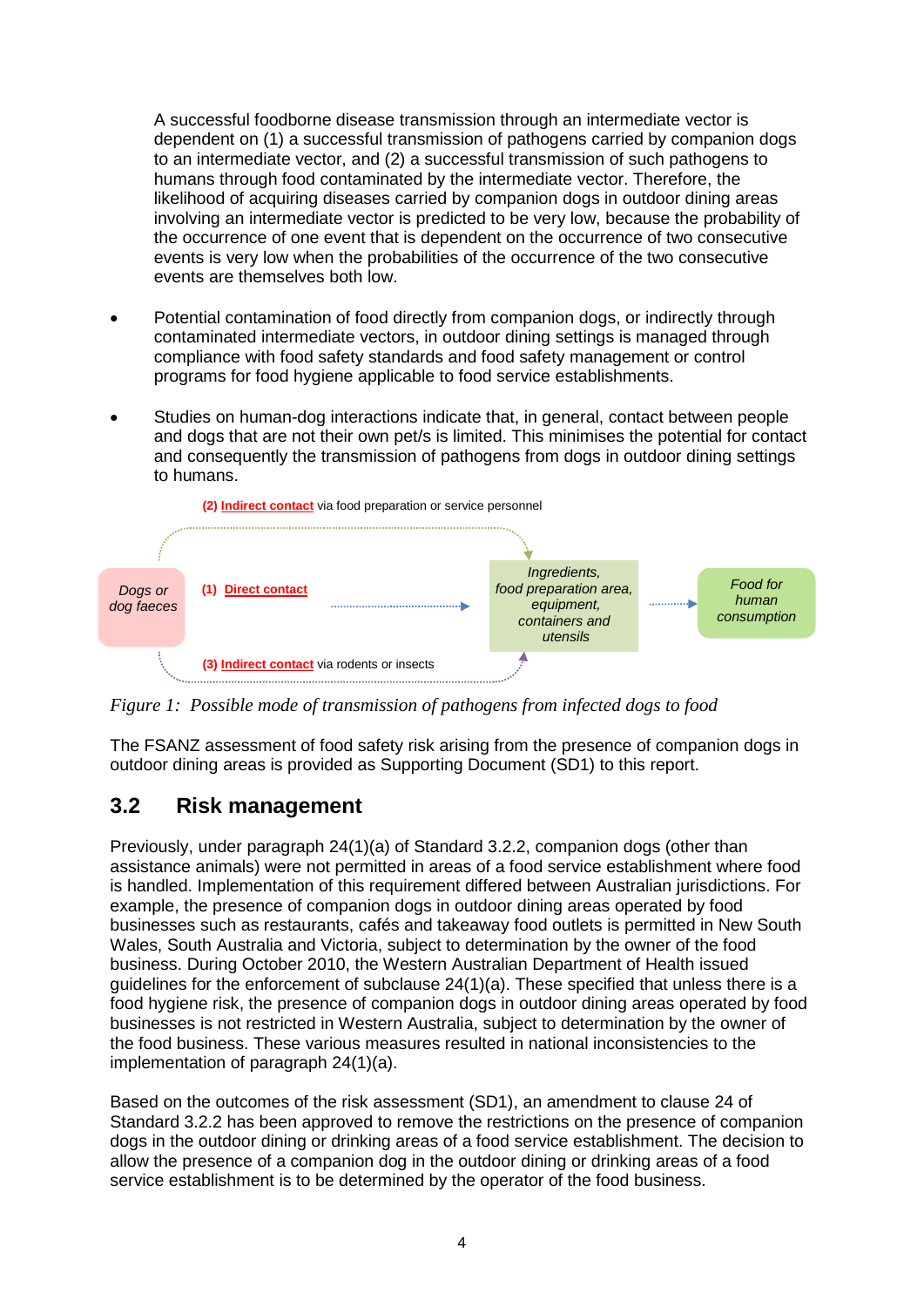### <span id="page-5-0"></span>**3.2.1 Summary of submissions**

Consultation is a key part of FSANZ's standards development process. FSANZ acknowledges the time taken by individuals and organisations who have made submissions to this proposal.

Every submission on this proposal has been reviewed by FSANZ. While not all comments can be taken on board in the final risk management decision making, they are valued because they all contribute to the rigour of our assessment.

Public comments were invited on the draft variation to the Code from 2 May to 13 June 2012. Ninety submissions were received; the majority of these were received from individuals, along with several submissions received from the food service industry and state/territory and local governments. Eight-two submissions supported the proposed draft variation. Overall, the current standard was considered to be unnecessarily restrictive in regard to the presence of companion dogs in outdoor dining areas.

A number of issues raised in submissions, such as dog behaviour, community/social benefits, animal rights and local environmental conditions and similar, fell outside of the scope of this Proposal which is focused on food safety. FSANZ recognises that these issues are important to the community, individuals and local authorities, and consider they should be dealt with under appropriate local laws and regulations (for example animal management, companion dog laws).

Submissions received during the public comment period are available on the FSANZ website. A summary of the main issues raised and the FSANZ response is in Table 1 below.

FSANZ sought public comment on the draft variation at Attachment C. Following public comment and taking into account submissions on the original draft variation, FSANZ has amended the draft variation to correct a typographical error (see Attachment A). It referred incorrectly to Standard 3.3.2. It was amended to refer instead to Standard 3.2.2.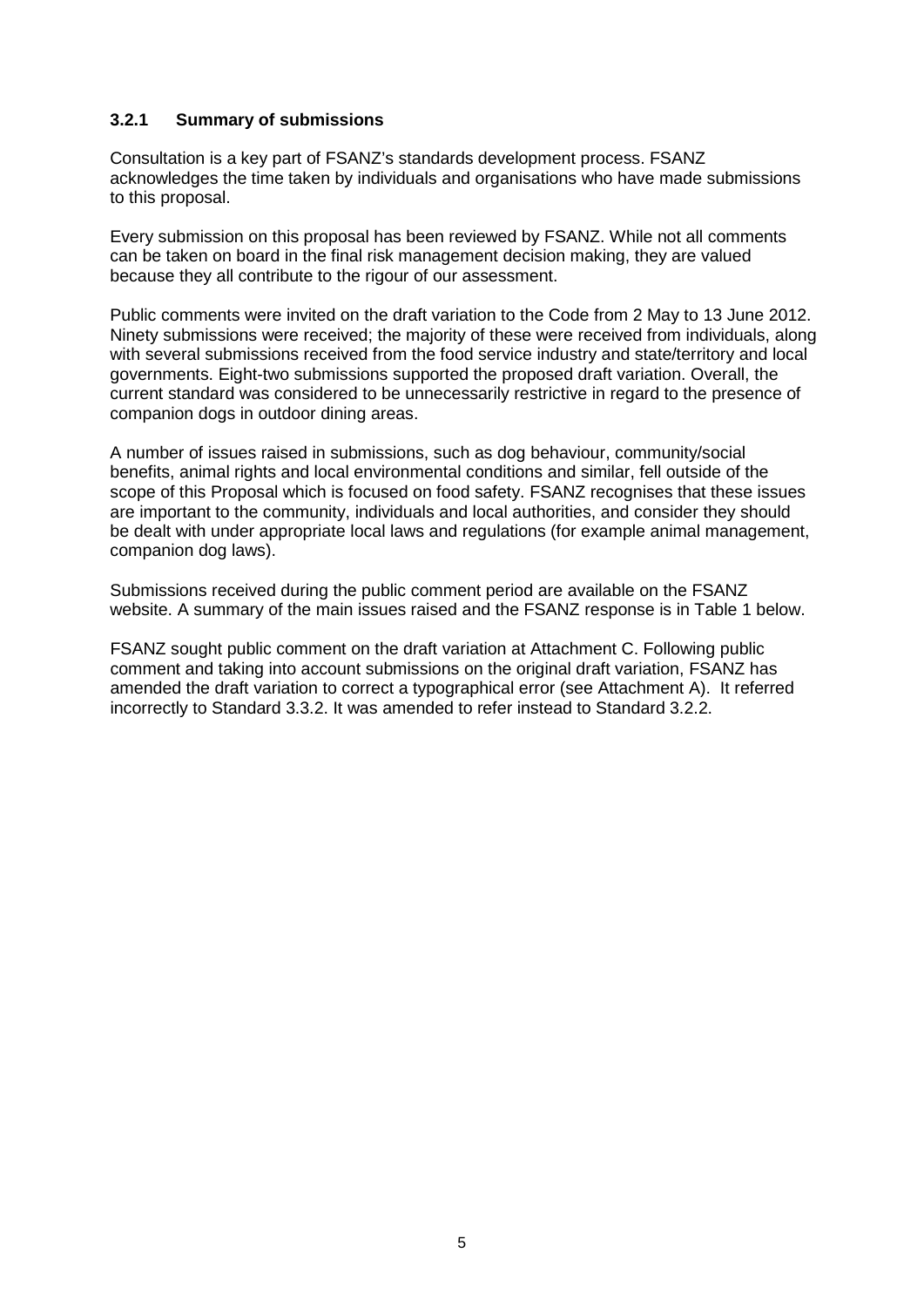### **Table 1: Summary of issues raised in submissions**

| <b>Issue</b>                                                                                                                                                                                                                                                        | <b>Raised by</b>                                                                                                                                                                                                                                                                                                           | <b>FSANZ Response (including any amendments to drafting)</b>                                                                                                                                                                                                                                                                                                                                                                               |
|---------------------------------------------------------------------------------------------------------------------------------------------------------------------------------------------------------------------------------------------------------------------|----------------------------------------------------------------------------------------------------------------------------------------------------------------------------------------------------------------------------------------------------------------------------------------------------------------------------|--------------------------------------------------------------------------------------------------------------------------------------------------------------------------------------------------------------------------------------------------------------------------------------------------------------------------------------------------------------------------------------------------------------------------------------------|
| <b>Economic benefits to small businesses</b><br>and the likely increase in<br>business/profitability<br><b>Economic benefits specifically to</b><br>tourism/encouraging pet friendly<br>tourism                                                                     | Several submitters, particularly from<br>residents in Queensland and<br>Tasmania, along with tourists<br>travelling with companion dogs across<br>jurisdictional borders<br><b>Individuals</b><br>Dog owners<br>Dog Walking Association<br>Dog Grooming business<br>Food service business operators<br>(cafes/restaurants) | FSANZ recognised that it was important to allow flexibility for food businesses to decide<br>if companion dogs will or will not be permitted in outdoor dining areas.                                                                                                                                                                                                                                                                      |
| Giving food service operators greater<br>choice/ discretion. Improving the<br>rights of food business to run their<br>business as they seem fit<br>Giving consumers/café users the<br>choice/benefit/right to visit a café<br>(dine/drink) with their companion dog | Individuals<br>Food service business operators<br>(cafes/restaurants)<br>Dog Walking Association                                                                                                                                                                                                                           | FSANZ agreed that the discretion would be up to the individual business operator to<br>allow or prohibit companion dogs in outdoor dining areas, based on their assessment<br>of their ability to manage the potential risks and the cost/benefits balance of this option<br>for their individual business.                                                                                                                                |
| <b>Hygiene and related food safety issues</b><br>relating to the presence of companion<br>dogs in outdoor dining areas<br><b>Staff unnecessarily handling dogs</b>                                                                                                  | <b>Individuals</b><br>Local council<br><b>Environmental Health Officers</b>                                                                                                                                                                                                                                                | The risk assessment concluded that the overall level of food safety risk arising from the<br>presence of companion dogs in outdoor dining areas was expected to be very low to<br>negligible.<br>FSANZ accepted that business operators (in consultation with their local food/health<br>authority) who decide to allow dogs in outdoor dining areas will manage any risk of<br>potential foodborne transmission of pathogens accordingly. |
| Inconsistency across states and<br>territories<br>Applying a national approach to food<br><b>Regulation</b>                                                                                                                                                         | Individuals<br>Local council<br>State government                                                                                                                                                                                                                                                                           | This issue was the basis for preparing this Proposal. The amendment to the existing<br>clause will facilitate a consistent approach across Australia in relation to dogs in<br>outdoor dining and drinking areas.                                                                                                                                                                                                                          |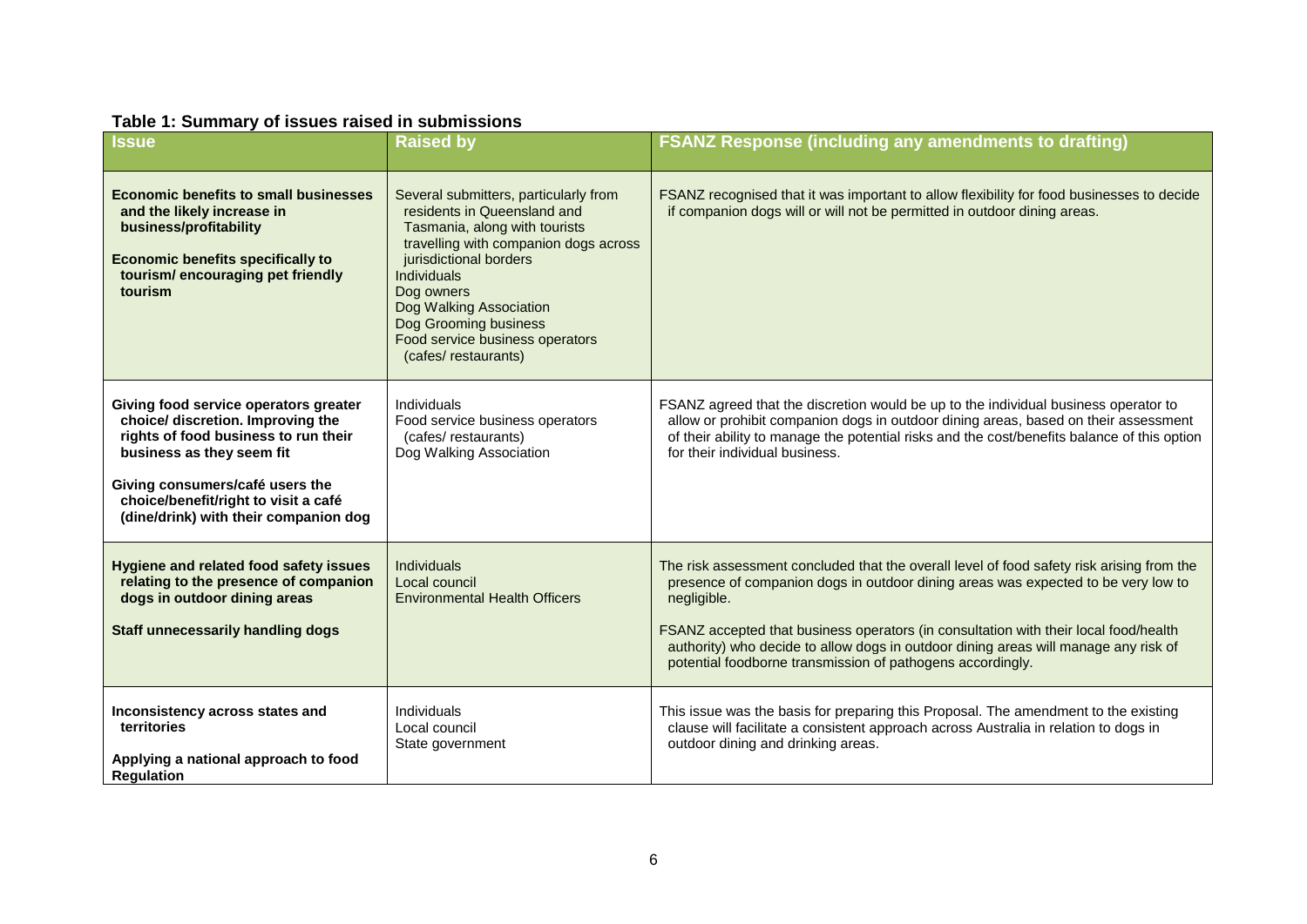| <b>Issue</b>                                                                                                                                                                                                                                                                                                                                                                                                                                         | <b>Raised by</b>                                                                       | <b>FSANZ Response (including any amendments to drafting)</b>                                                                                                    |
|------------------------------------------------------------------------------------------------------------------------------------------------------------------------------------------------------------------------------------------------------------------------------------------------------------------------------------------------------------------------------------------------------------------------------------------------------|----------------------------------------------------------------------------------------|-----------------------------------------------------------------------------------------------------------------------------------------------------------------|
| Consistency with regards to the status<br>of dogs as outdoor dining<br>companions across international<br>countries (e.g. Europe and USA)<br><b>Discrimination against dog owners</b><br><b>Discrimination against non-dog owners</b>                                                                                                                                                                                                                | <b>Individuals</b>                                                                     | These issues are outside of the scope of the Code.                                                                                                              |
| Health benefits to the community of<br>companion dogs<br>Imparting a greater sense of<br>community. Opportunity for non-dog<br>owners to enjoy the companionship of<br>others' dogs<br>The improved wellbeing of dogs not<br>being left at home and included in<br>'family outings'<br>A 'common-sense' approach to<br>regulation<br>Social changes to the acceptance of<br>dogs in the greater community<br>High rate of pet ownership in Australia | Several individual, animal support<br>groups, dog walking and grooming<br>associations | Whilst FSANZ acknowledges the stated health and social benefits of companion<br>animals, these issues are outside the scope of the Code.                        |
| Ensuring dogs are tethered to an<br>appropriate structure/ tether point                                                                                                                                                                                                                                                                                                                                                                              | Small business owner<br>Local council                                                  | Whilst FSANZ acknowledges this is an issue for the individual business operator and<br>local authorities to consider, this is outside of the scope of the Code. |
| The risk of leashes being a trip hazard                                                                                                                                                                                                                                                                                                                                                                                                              | Local council                                                                          | Whilst FSANZ acknowledges this issue need to be effectively managed, it is outside of<br>the scope of the Code.                                                 |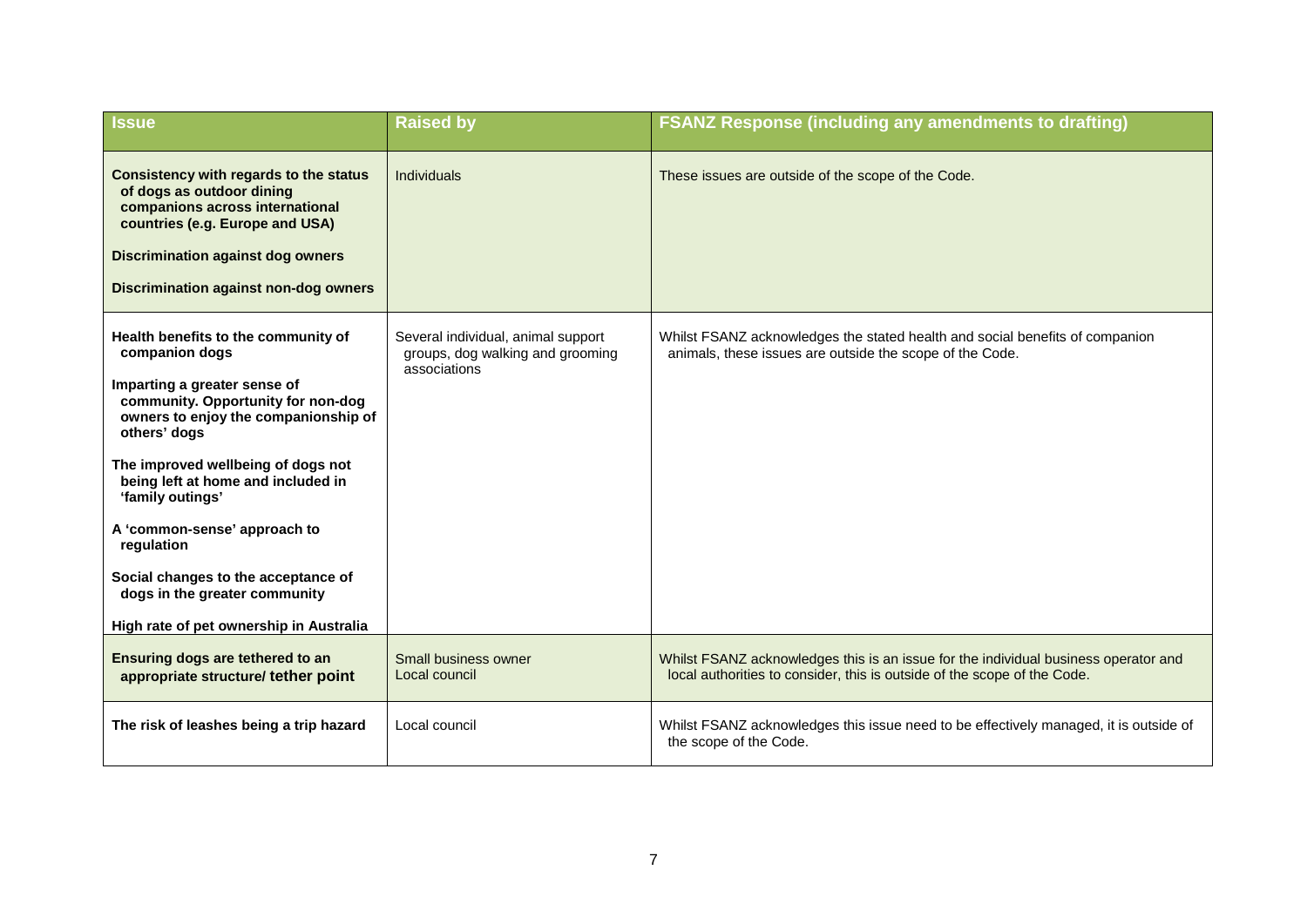| <b>Issue</b>                                                                                                                          | <b>Raised by</b>                    | <b>FSANZ Response (including any amendments to drafting)</b>                                                                                                                                                                                                                                                                                                                                                                                                                        |
|---------------------------------------------------------------------------------------------------------------------------------------|-------------------------------------|-------------------------------------------------------------------------------------------------------------------------------------------------------------------------------------------------------------------------------------------------------------------------------------------------------------------------------------------------------------------------------------------------------------------------------------------------------------------------------------|
| Ensuring dogs are registered with their<br>local council before being allowed                                                         | Individual                          | This issue is outside the scope of the Code.                                                                                                                                                                                                                                                                                                                                                                                                                                        |
| The risk of nuisance/behavioural<br>issues/barking, dangerous dogs and<br>dog fighting                                                | Local council                       | Whilst FSANZ acknowledges these issues need to be effectively managed, they are<br>outside of the scope of the Code.                                                                                                                                                                                                                                                                                                                                                                |
| Staff, customer and animal protection<br>from potentially dangerous dogs (dog<br>bites/scratches)                                     |                                     |                                                                                                                                                                                                                                                                                                                                                                                                                                                                                     |
| The emotional risk to children and<br>adults with a fear or phobia to dogs                                                            |                                     |                                                                                                                                                                                                                                                                                                                                                                                                                                                                                     |
| The risk of people allergic to dogs<br>being affected whilst dining in outdoor<br>dining areas of food businesses whom<br>permit dogs |                                     |                                                                                                                                                                                                                                                                                                                                                                                                                                                                                     |
| <b>Removal of dog's urine/excrement</b><br>The risk of fleas/parasites, dog-to-<br>human transmission risk                            | <b>Individuals</b><br>Local council | Whilst FSANZ acknowledges this may be an issue that needs to be considered by the<br>business operator, it is outside of the scope of the Code.<br>The risk assessment considered three different modes (see Figure 1) of potential<br>foodborne transmission of pathogens from companion dogs in outdoor dining settings<br>to humans and considered the risk to be very low to negligible.                                                                                        |
| Drafting should specify 'only if<br>applicable law of a State or Territory<br>expressly provides'                                     | State government                    | FSANZ was requested by FRSC to consider amending Standard 3.2.2 to allow dogs in<br>outdoor dining/drinking areas because some states had separately legislated to allow<br>dogs in these areas in certain circumstances. This resulted in an inconsistent<br>approach to this issue. In line with FRSC's recommendations, FSANZ is ensuring a<br>national approach to the presence of dogs in outdoor dining/drinking areas and<br>therefore does not support this recommendation. |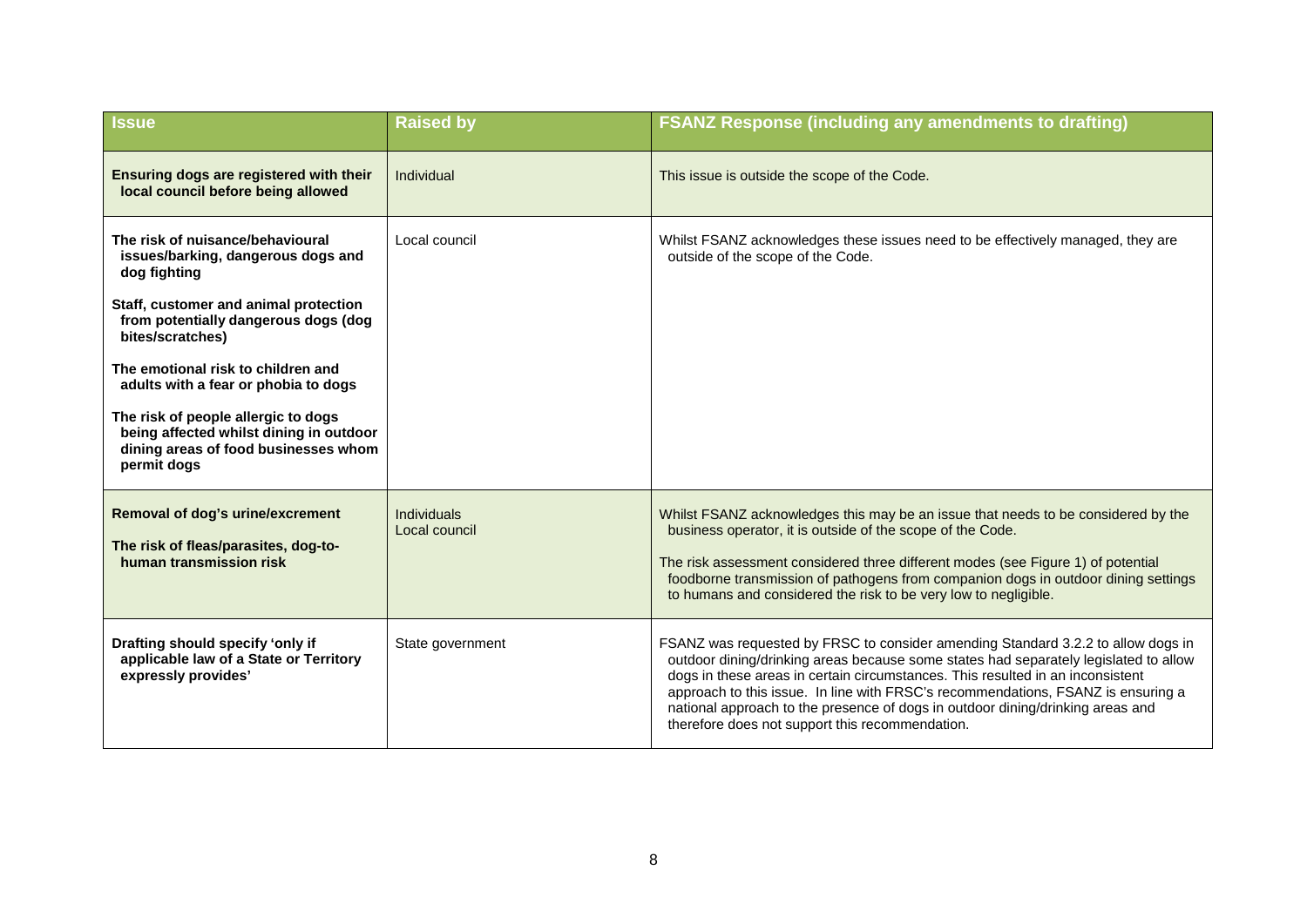| <b>Issue</b>                                                                                                                                                                                                                                              | <b>Raised by</b>                    | <b>FSANZ Response (including any amendments to drafting)</b>                                                                                                                                                                                                                                                                                       |
|-----------------------------------------------------------------------------------------------------------------------------------------------------------------------------------------------------------------------------------------------------------|-------------------------------------|----------------------------------------------------------------------------------------------------------------------------------------------------------------------------------------------------------------------------------------------------------------------------------------------------------------------------------------------------|
| Definition of an enclosed area - altering<br>the definition of an enclosed area to<br>only include permanently enclosed<br>areas                                                                                                                          | Animal support group                | FSANZ considers the proposed definition of enclosed areas appropriate. This definition<br>is not likely to exclude the majority of structures/blinds etc. often used in the case of<br>inclement weather by food service businesses in their outdoor dining areas.                                                                                 |
| Changing the wording of paragraph<br>24(1)(a) to also include 'and/or<br>consumed' in addition to handled<br>would allow for animals to enter into<br>any outdoor eating area including<br>outdoor dining areas where food is<br><b>NOT being handled</b> | Local council                       | The scope of Standard 3.2.2 is up until the point of sale.<br>The Code has not previously restricted animals from entering outdoor dining areas<br>where food is not handled i.e. food consumed after purchase (for example beach/park<br>side kiosks/ outdoor markets etc.).                                                                      |
| <b>Companion animals other than dogs</b><br>(e.g. cats, birds, snakes, guinea pigs)<br><b>Discrimination against companion</b><br>animals, other than dogs                                                                                                | Local council                       | FSANZ recognised this issue, but notes there is no demonstrated demand from food<br>service businesses or consumers to no longer restrict companion animals other than<br>dogs from outdoor dining areas.<br>An individual submitter also highlighted the extensive history and tradition of the dog as<br>man's most recognised animal companion. |
| FSANZ should produce amended/new<br>guidelines/enforcement guide to<br>enable effective regulation of any<br>changes to the Standard                                                                                                                      | Local council                       | FSANZ proposes to update Safe Food Australia, which provides guidance on Standard<br>3.2.2, to include an explanation of the new requirements in relation to dogs in outdoor<br>dining/drinking areas.24.                                                                                                                                          |
| Additional activities such as the<br>provision of dog food by food<br>businesses                                                                                                                                                                          | State government                    | The scope of Standard 3.2.2 is food that is handled by the business for human<br>consumption. This issue is therefore outside the scope of the Code.                                                                                                                                                                                               |
| Correction of a typographical error                                                                                                                                                                                                                       | <b>FSANZ &amp; State Government</b> | The draft variation circulated for public comment incorrectly referred to Standard 3.3.2.<br>This has been corrected to Standard 3.2.2.                                                                                                                                                                                                            |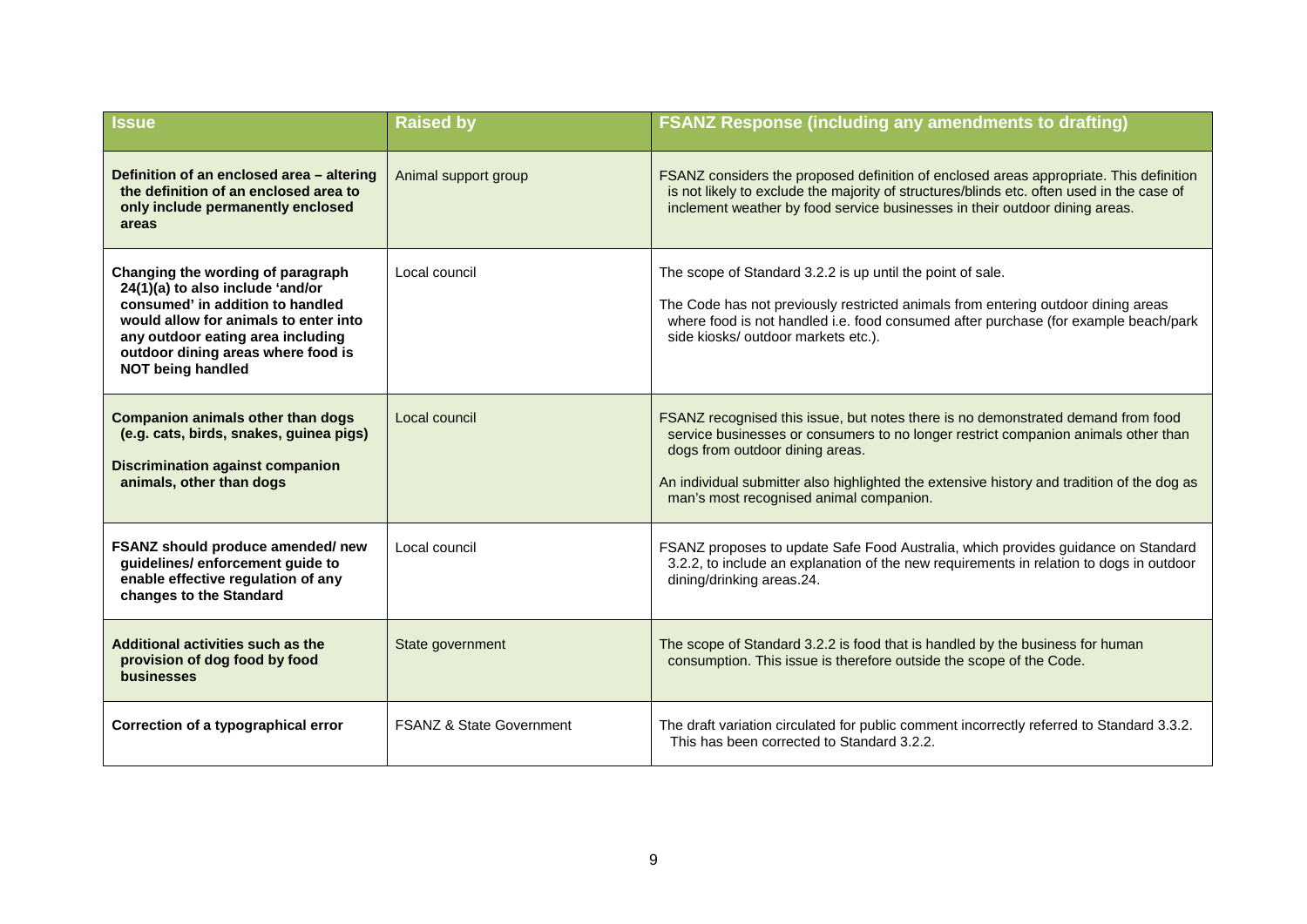# <span id="page-10-0"></span>**3.3 Risk communication**

A basic communication strategy had been applied to this Proposal.

All calls for submissions are notified through the FSANZ Notification Circular, a media release and through FSANZ's social media tools and *Food Standards News*.

The process by which FSANZ considers Standard matters is open, accountable, consultative and transparent. Public submissions were sought to obtain the views of interested parties on the issues raised by the Proposal and the impacts of regulatory options.

# <span id="page-10-1"></span>**4. Reasons for decision**

FSANZ has decided to vary the Code to remove a restriction on the presence of companion dogs in outdoor dining areas operated by food businesses.

FSANZ had regard to the following matters under section 59 of the FSANZ Act:

• *whether costs that would arise from a food regulatory measure developed or varied as a result of the Proposal outweigh the direct and indirect benefits to the community, Government or industry that would arise from the development or variation of the food regulatory measure* 

The Office of Best Practice Regulation (OBPR), in a letter to FSANZ dated 27 February 2012 (reference number 13575), confirmed that a Regulation Impact Statement was not required for this Proposal as it did not appear to have more than a minor impact on businesses or the non-profit sector. FSANZ has, however, performed an impact analysis in the first Call for Submissions report. In this report, it was found that consumers and the food service industry would likely benefit from the proposed changes, with minimal potential impact on government.

• *whether other measures (whether available to FSANZ or not) would be more costeffective than a food regulatory measure developed or varied as a result of the Proposal*

There are no other measures that would be more cost effective to achieve the same aim than a variation to Standard 3.2.2.

• *any relevant New Zealand standards*

This is not relevant as Standard 3.2.2 applies in Australia only.

• *any other relevant matters.*

There are no other measures that would be more cost-effective to achieve the same aim than a variation to Standard 3.2.2.

## <span id="page-10-2"></span>**4.1 Addressing FSANZ's objectives for standards-setting**

FSANZ has considered the three objectives in subsection 18(1) of the FSANZ Act during the assessment of this Proposal as follows.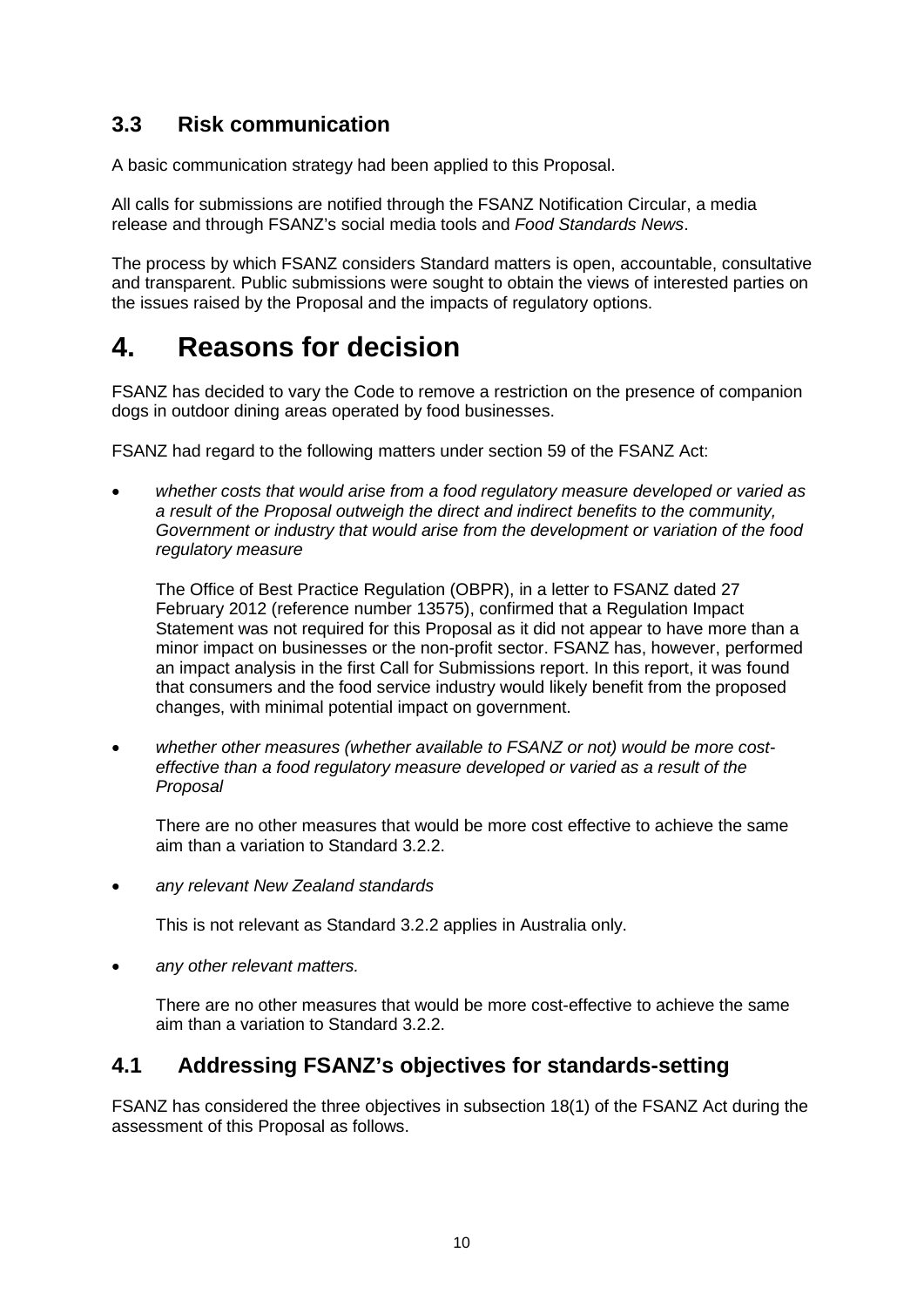### <span id="page-11-0"></span>**4.1.1 Protection of public health and safety**

The protection of public health and safety would be maintained even with the restriction removed as the risk assessment has concluded the risks to public health and safety to be very low to negligible.

### <span id="page-11-1"></span>**4.1.2 The provision of adequate information relating to food to enable consumers to make informed choices**

There are no relevant issues identified.

### <span id="page-11-2"></span>**4.1.3 The prevention of misleading or deceptive conduct**

There are no relevant issues identified.

### <span id="page-11-3"></span>**4.1.4 Subsection 18(2) considerations**

FSANZ has also had regard to the objectives set out in subsection 18(2):

• *the need for standards to be based on risk analysis using the best available scientific evidence*

FSANZ's risk analysis, performed as part of the assessment of Proposal P1018, was based on the best available scientific evidence. FSANZ evaluated the available information on food safety risk associated with companion dogs in outdoor dining areas in the risk assessment.

• *the promotion of consistency between domestic and international food standards*

There are no relevant international food standards.

• *the desirability of an efficient and internationally competitive food industry*

There are no relevant issues identified.

• *the promotion of fair trading in food*

There are no relevant issues identified.

• any written policy guidelines formulated by the Ministerial Council<sup>[2](#page-0-1)</sup>.

No Policy Guideline is applicable.

### <span id="page-11-4"></span>**4.2 Implementation**

The variation takes effect on gazettal.

### **Attachments**

- A. Approved variation to the *Australia New Zealand Food Standards Code*
- B. Explanatory Statement
- C. Draft Food Regulatory Measure

<span id="page-11-5"></span> $2$  Now known as the COAG Legislative and Governance Forum on Food Regulation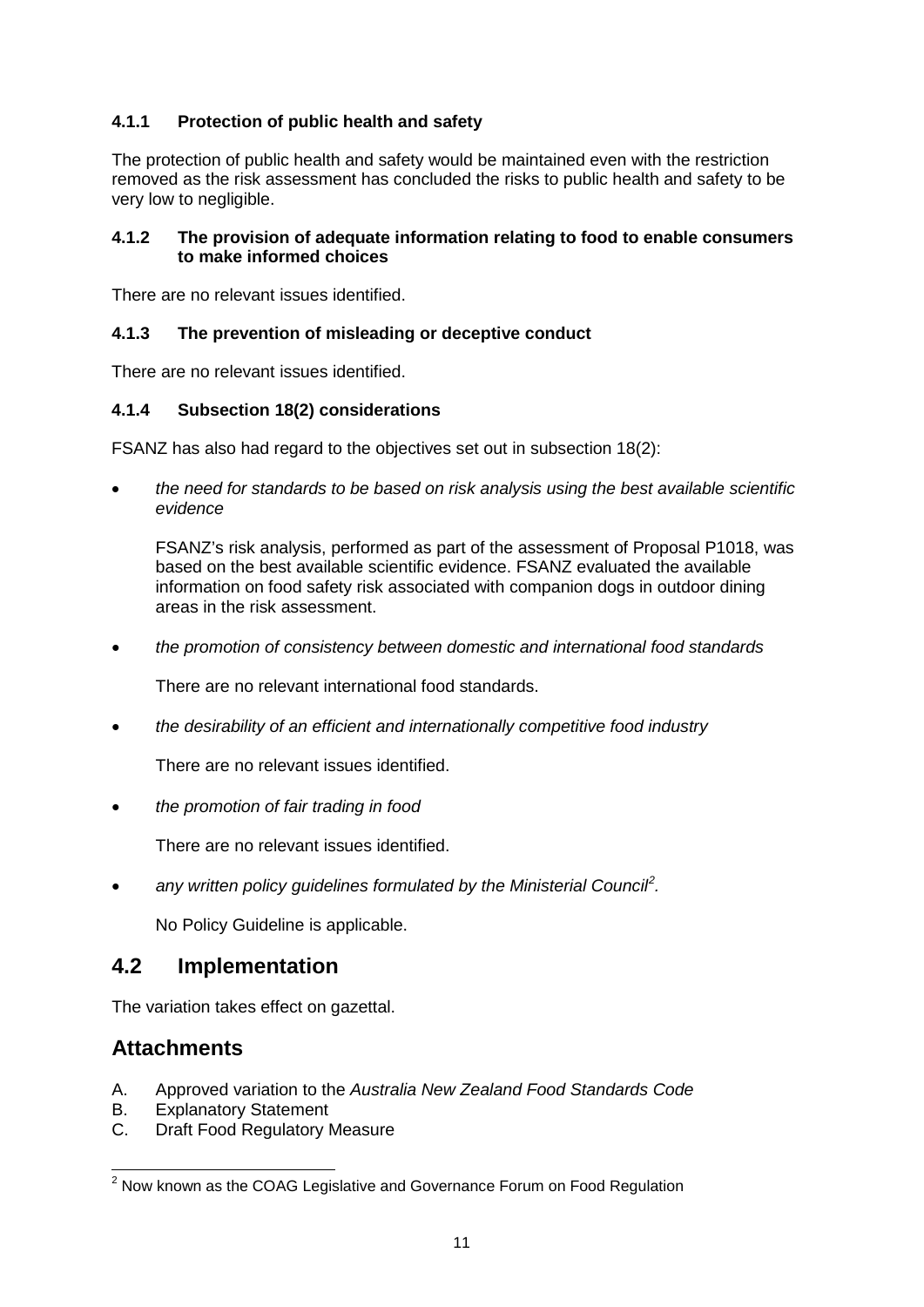# <span id="page-12-0"></span>**Attachment A – Approved variation to the** *Australia New Zealand Food Standards Code*



#### **Food Standards (Proposal 1018 – Companion Dogs in Outdoor Dining Areas) Variation**

The Board of Food Standards Australia New Zealand gives notice of the making of this variation under section 92 of the *Food Standards Australia New Zealand Act 1991*. The Standard commences on the date specified in clause 3 of this variation.

Dated TO BE COMPLETED

Standards Management Officer Delegate of the Board of Food Standards Australia New Zealand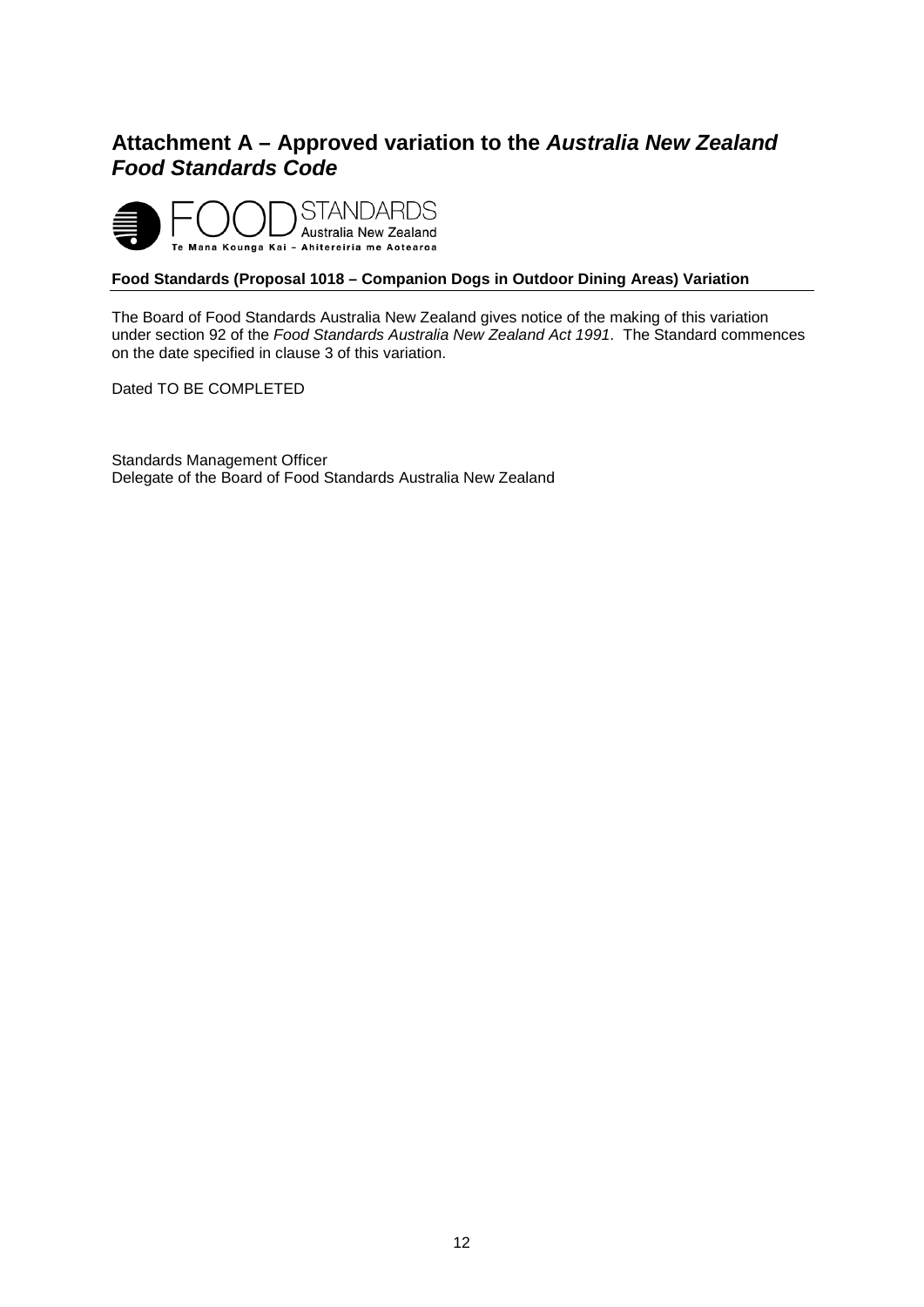#### **1 Name**

This instrument is the *Food Standards (Proposal P1018 – Companion Dogs in Outdoor Dining Areas) Variation*.

#### **2 Variation to Standards in the** *Australia New Zealand Food Standards Code*

The Schedule varies the Standards in the *Australia New Zealand Food Standards Code*.

#### **3 Commencement**

The variation commences on **the date of gazettal**.

#### **SCHEDULE**

**[1]** *Standard 3.2.2 is varied by omitting clause 24, substituting –*

#### **24 Animals and pests**

- (1) A food business must
	- (a) subject to subclauses (2) and (3), not permit live animals in areas in which food is handled, other than seafood or other fish or shellfish; and
	- (b) take all practicable measures to prevent pests entering the food premises; and<br>(c) take all practicable measures to eradicate and prevent the harbourage of pests
	- take all practicable measures to eradicate and prevent the harbourage of pests on the food premises and those parts of vehicles that are used to transport food.
- (2) A food business must permit an assistance animal in areas used by customers.

(3) A food business may permit a dog that is not an assistance animal to be present in an outdoor dining area.

 $(4)$  In this clause –

**assistance animal** means an animal referred to in section 9 of the *Disability Discrimination Act 1992* of the Commonwealth.

**enclosed area** means an area that, except for doorways and passageways, is substantially or completely closed, whether permanently or temporarily, by –

- (a) a ceiling or roof; and<br>(b) walls or windows or b
- walls or windows or both walls and windows.

**outdoor dining area** means an area that –

- (a) is used for dining, drinking or both drinking and dining; and
- (b) is not used for the preparation of food; and
- (b) is not an enclosed area; and<br>  $(c)$  can be entered by the public
- can be entered by the public without passing through an enclosed area.

#### **Editorial note:**

Section 9 of the *Disability Discrimination Act 1992* refers to a guide dog, a dog trained to assist a person in activities where hearing is required and any other animal trained to assist a person to alleviate the effect of a disability.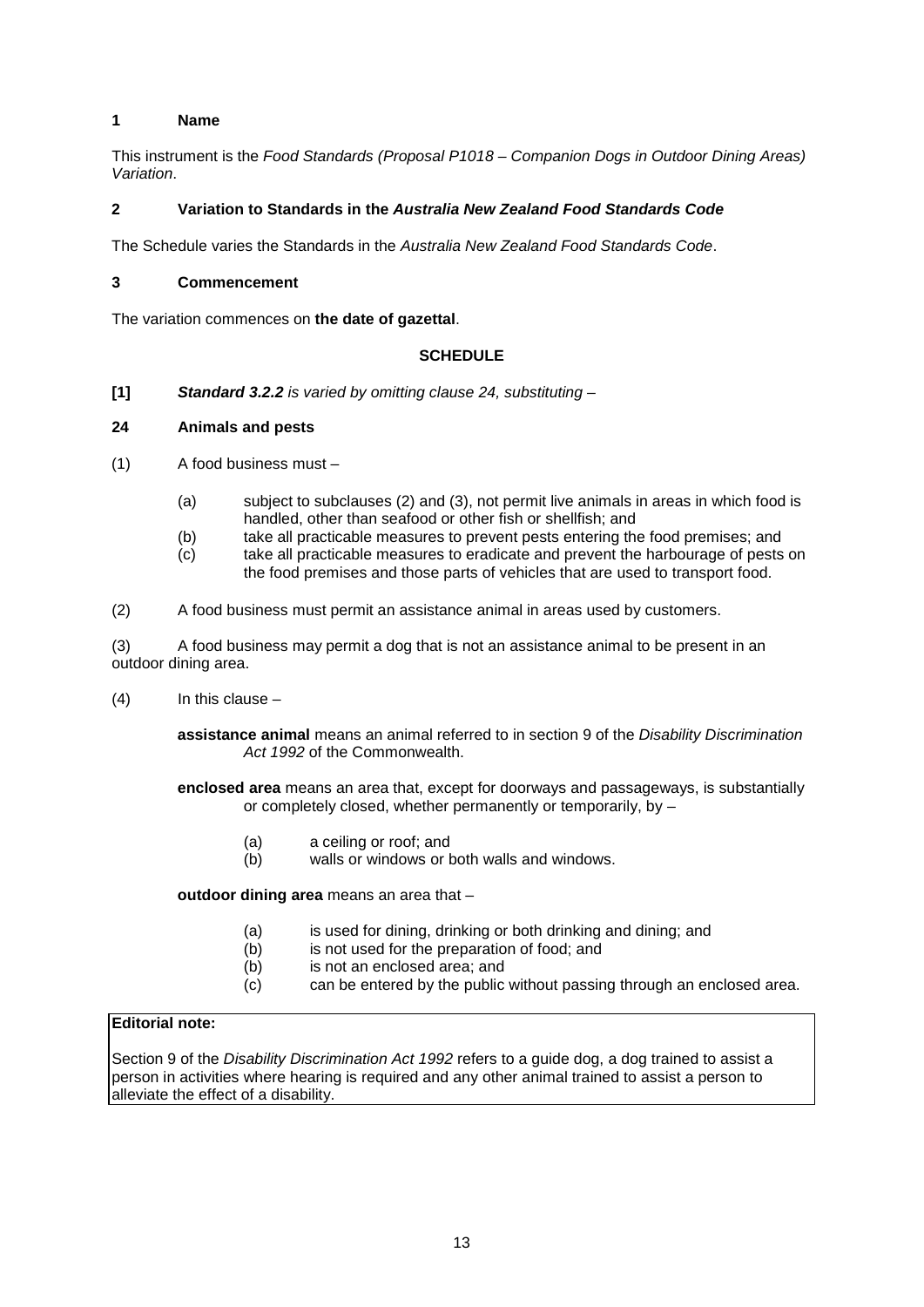# <span id="page-14-0"></span>**Attachment B – Explanatory Statement**

### **1. Authority**

Section 13 of the *Food Standards Australia New Zealand Act 1991* (the FSANZ Act) provides that the functions of Food Standards Australia New Zealand (the Authority) include the development of standards and variations of standards for inclusion in the *Australia New Zealand Food Standards Code* (the Code).

Division 2 of Part 3 of the FSANZ Act specifies that the Authority may prepare a proposal for the development or variation of food regulatory measures, including standards. This Division also stipulates the procedure for considering a proposal for the development or variation of food regulatory measures.

FSANZ prepared Proposal P1018 to remove restrictions on the presence of companion dogs in outdoor dining areas of food premises. The Authority considered the Proposal in accordance with Division 2 of Part 3 and has approved a draft Standard.

Following consideration by COAG Legislative and Governance Forum on Food Regulation<sup>[3](#page-11-5)</sup>, section 92 of the FSANZ Act stipulates that the Authority must publish a notice about the standard or draft variation of a standard.

Section 94 of the FSANZ Act specifies that a standard, or a variation of a standard, in relation to which a notice is published under section 92 is a legislative instrument, but is not subject to parliamentary disallowance or sunsetting under the *Legislative Instruments Act 2003*.

### **2. Purpose and operation**

The Authority has approved amending Standard 3.2.2 to remove the restriction on the presence of companion dogs in outdoor dining areas. This move will allow for greater consistency across jurisdictions and would effectively be a deregulation.

### **3. Documents incorporated by reference**

The variations to food regulatory measures do not incorporate any documents by reference.

### **4. Consultation**

In accordance with the procedure in Division 2 of Part 3 of the FSANZ Act, the Authority's consideration of Proposal P1018 has included one round of public consultation following an assessment and the preparation of a draft Standard and associated report. Submissions were called for on 2 May 2012 for a six-week consultation period.

A Regulation Impact Statement (RIS) was not required because the proposed variations to Standard 3.2.2 are likely to have a minor impact on business and individuals and is deemed to be a de-regulation.

### **5. Statement of compatibility with human rights**

This instrument is exempt from the requirements for a statement of compatibility with human rights as it is a non-disallowable instrument under section 94 of the FSANZ Act.

<sup>&</sup>lt;sup>3</sup> Previously known as the Australia and New Zealand Food Regulation Ministerial Council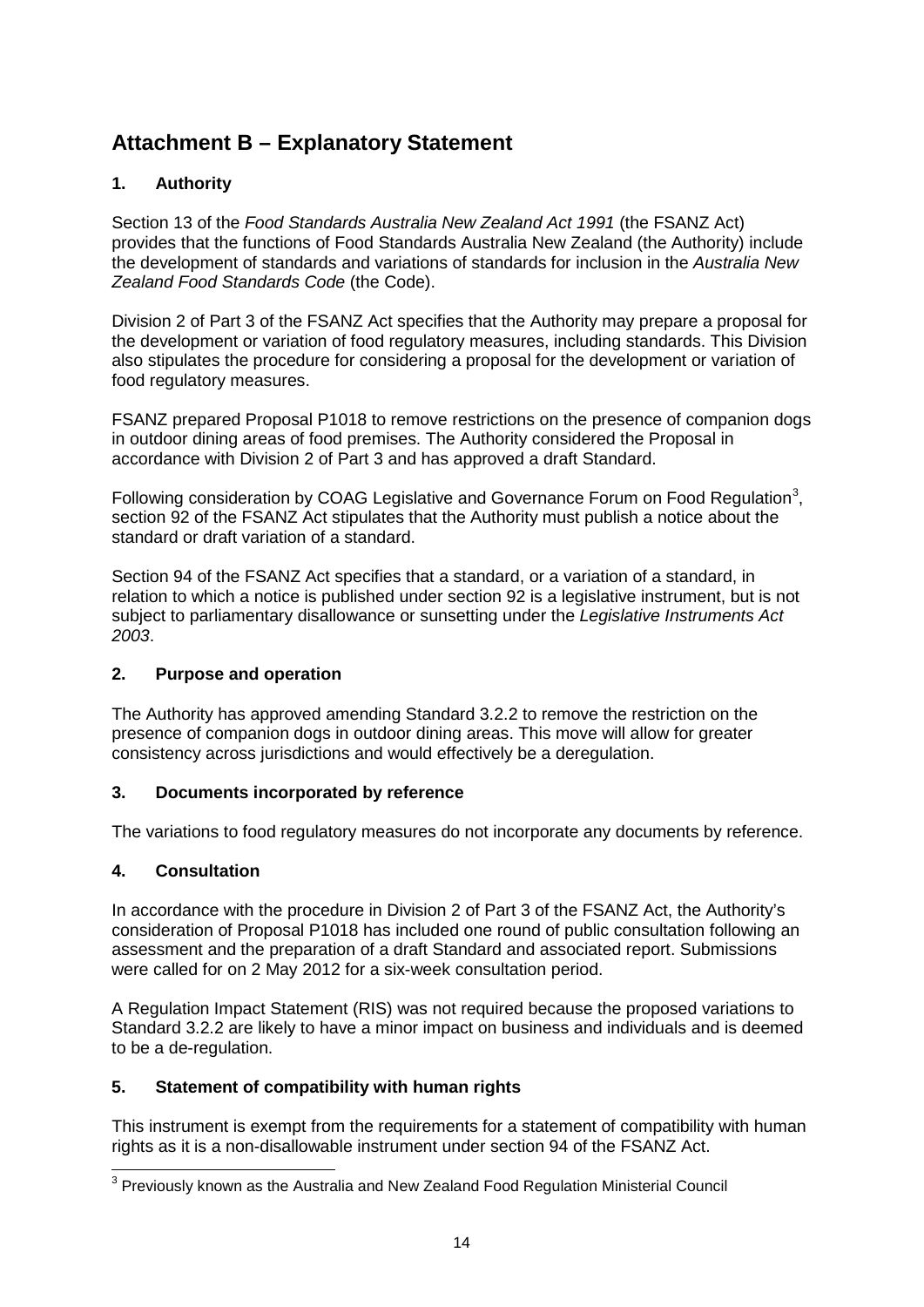### **6. Variation**

Item 1 omits clause 24 in Standard 3.2.2 and substitutes a new clause to provide food businesses with the discretion to permit dogs other than assistance animals to be present in outdoor dining areas.

The new clause does not expressly limit the discretion to dogs that are companion animals. This avoids the need for the new clause to define a companion animal and to incorporate legal tests of ownership of or effective control over dogs that food businesses must apply in determining when to allow a dog to be present . In practice, the dogs present will be customers' companion animals and food businesses retain the right to exclude for any reason any dog that is not an assistance animal. Food businesses also remain subject to the Code's other food safety requirements.

The new clause prohibits a dog other than an assistance animal from being in an area used for the preparation of food. Assistance animals are restricted to areas used by customers.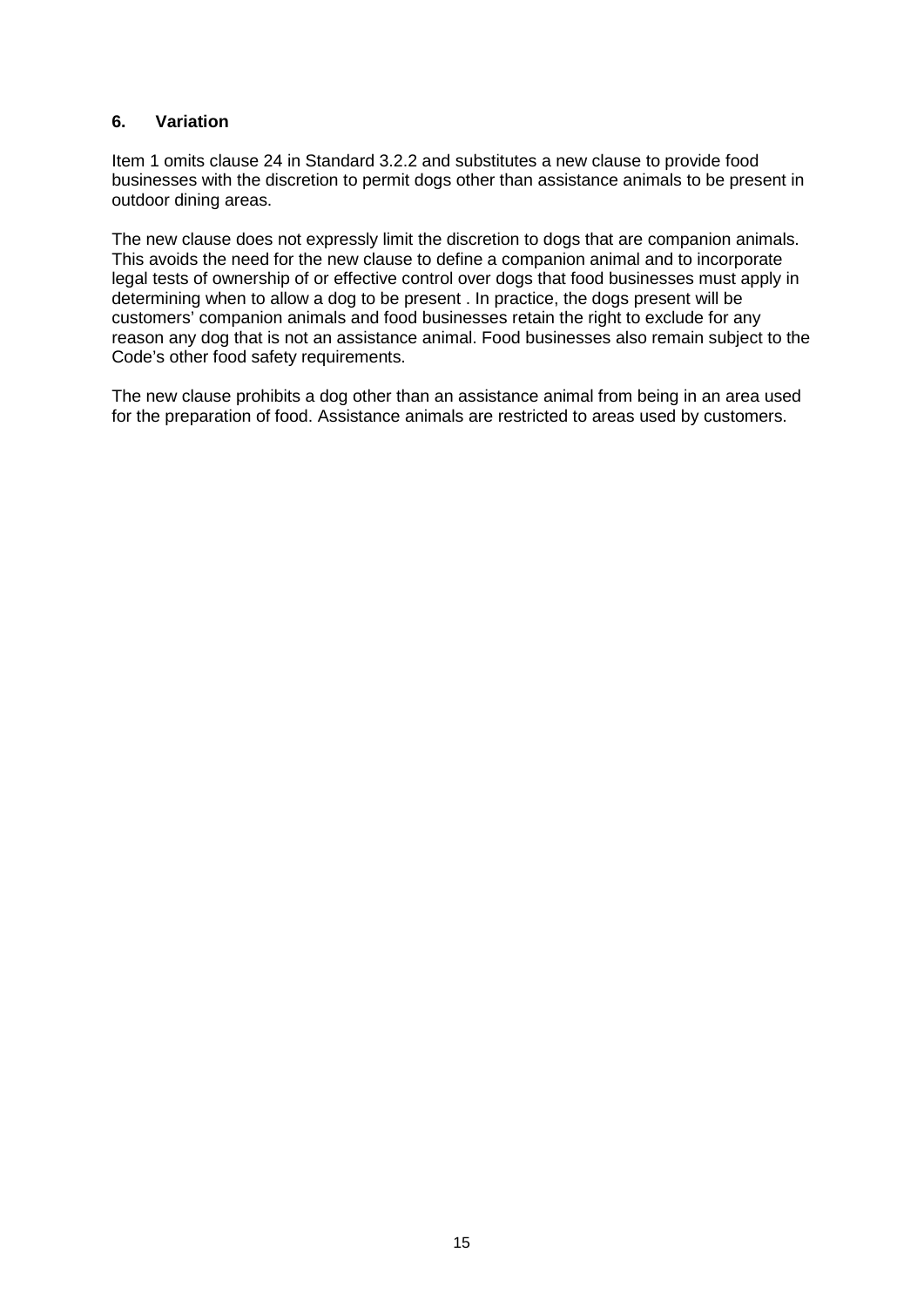## <span id="page-16-0"></span>**Attachment C – Draft variation to the** *Australia New Zealand Food Standards Code*



### **Food Standards (Proposal 1018 – Companion Dogs in Outdoor Dining Areas) Variation**

The Board of Food Standards Australia New Zealand gives notice of the making of this variation under section 92 of the *Food Standards Australia New Zealand Act 1991*. The Standard commences on the date specified in clause 3 of this variation.

Dated TO BE COMPLETED

Standards Management Officer Delegate of the Board of Food Standards Australia New Zealand